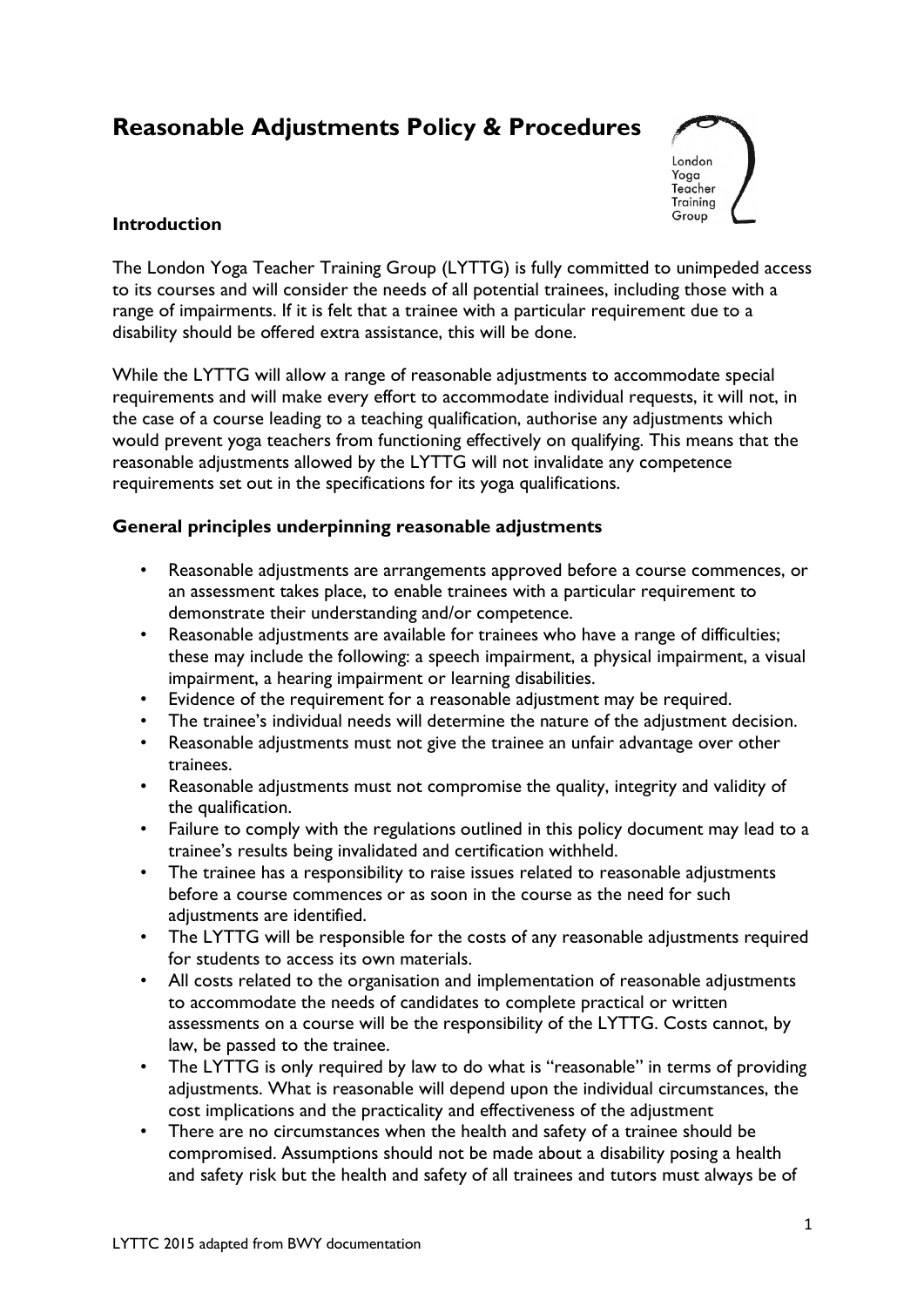paramount importance.

#### **Procedures for making applications for reasonable adjustments**

Trainees must complete the *Application for Reasonable Adjustments Form* at the start of a course or as soon as the need for the adjustment is identified.

#### **Appeals**

A trainee may lodge an appeal against a decision to decline permission for a reasonable adjustment. Appeals must be sent, in writing, to the course directors within five working days of the decision.

#### **Record keeping and data monitoring**

The course directors must keep a record of all reasonable adjustments they have put in place for their trainees. Such records should be retained for six years.

The LYTTG is obliged to demonstrate and record all reasonable adjustments made on its courses and to monitor the effectiveness of its policy. All data is kept in accordance with data protection laws.

#### **The range of reasonable adjustments**

The examples given below are not intended to comprise an exhaustive list and the course directors have a duty to seek advice in any case where they do not consider that they have the necessary expertise to judge whether a reasonable adjustment may be needed and/or how it should be applied.

Not all the adjustments described below will be reasonable, permissible or practical in particular situations. Some trainees will fall into more than one of the categories listed next.

#### *1. Communication and interaction needs*

A trainee with communication and interaction difficulties may have problems with reading or writing, the effects of which could be reduced through the use of a scribe, screen reading software or voice activated software. They may also benefit from extra time for assessments that are time-constrained to allow them to demonstrate their skills and knowledge.

#### *2. Sensory and physical needs*

A trainee may need to have materials modified for hearing impairment and visual impairment. They may also need to use a practical assistant, reader or scribe. In addition they may benefit from the use of assistive technology and extra time to complete assessments, or simple changes to the organisation of a room.

#### **Extra time**

- A trainee may be allowed extra time during an assessment or in producing an assignment if s/he has a condition that affects the speed of processing.
- The amount of extra time allowed should accurately reflect the extent to which the completion of the task will be affected by the trainee's difficulty. Unlimited extra time will not be allowed. The amount of extra time the trainee will need must be specified.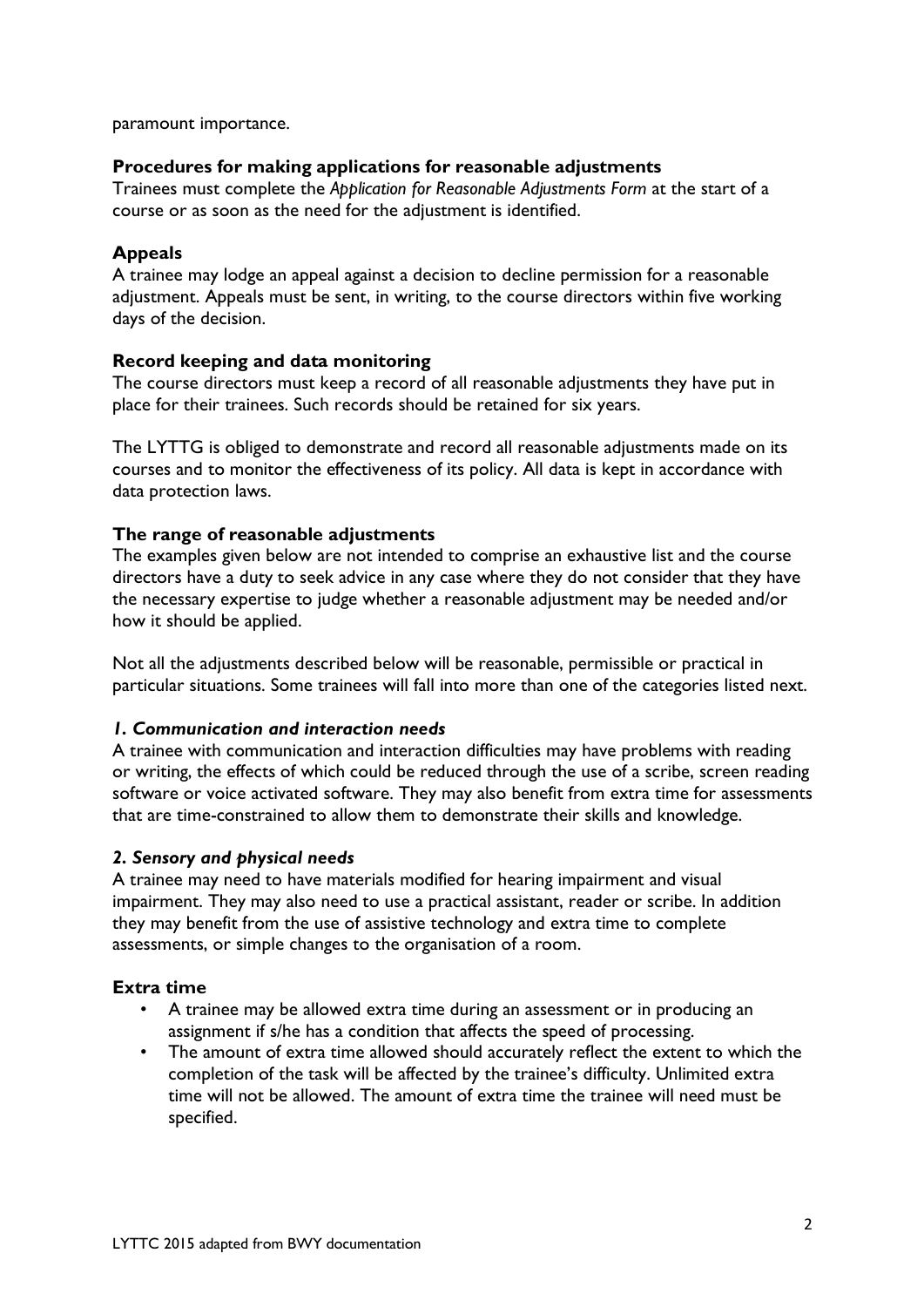# **Changes in the organisation of the room**

- Minor changes to the organisation of the room may benefit some trainees with autistic spectrum disorder, with visual or hearing impairment or with physical difficulties.
- Visually impaired trainees may benefit from sitting near a window so that they have good lighting.
- Deaf trainees may benefit from sitting near the front of the room and in good light.
- Autistic trainees may benefit from having visual / noise stimuli, such as a ticking clock, removed from the room.
- The course directors will consider the needs of the individual trainee and where possible arrange the room to suit the trainee.

## **Use of mechanical and electronic aids: coloured overlays, low vision aids, tinted spectacles and Optical Character Recognition (OCR) scanners**

- The trainee should have had sufficient practice in the use of any aids.
- The course directors will seek advice if s/he is unclear about whether any new technology will unfairly advantage the trainee or invalidate assessment requirements.
- The trainee should be familiar with how the aid works.

#### • **Use of assistive technology, for example speech / screen reading software and voice activated software**

- Some trainees may benefit from the use of software that reads the material to them and records their spoken responses.
- Due to the rapid development of such technology, the course directors will seek advice if the implications of using certain kinds of assistive technology are unclear with regard to the risk of giving the trainee an unfair advantage or invalidation of any assessment requirements.
- It should be noted that the use of such software may introduce a hidden assessment agenda, in that the trainee has to master the use of the software in addition to mastering the assessment criteria. Some trainees may need extra time if they use such software.
- The trainee should be familiar with how the assistive technology works.

## **Modifications to the presentation of assessment and other materials**

#### **Material in enlarged format**

- For paper based materials enlargements may be used. Examples of these include unmodified enlarged papers where the standard paper is photocopied from A4 to A3, thus enlarging the whole paper and retaining the original layout and visual presentation.
- Modified enlarged paper where the paper is modified by simplifying the layout and where necessary reducing the content while still meeting the same objective as in the original paper.

## **Material on coloured paper**

Material may be placed onto coloured paper to assist trainees with visual impairments.

## **Material in audio format**

• Where there is evidence of need, material may be provided in audio format